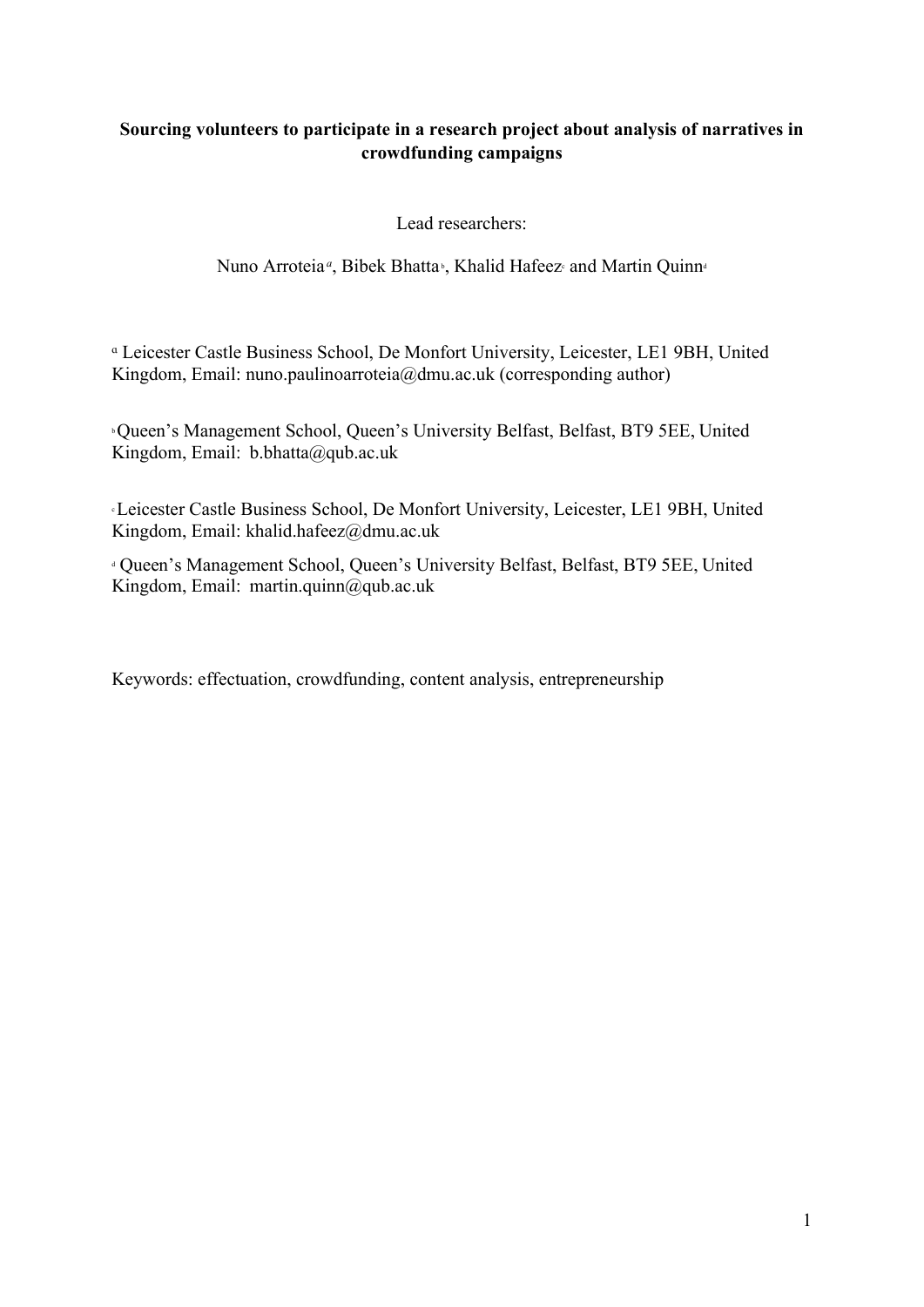### Research brief

### 1 Introduction to the research context and hypothesis

Sarasvathy's effectuation theory (Sarasvathy and Dew, 2008; Sarasvathy, 2001) is rooted in the necessity to understand how entrepreneurs make decisions in the presence of uncertainty and risk when launching and developing new ventures (Andersson, 2011; Kerr and Coviello, 2019). According to effectuation theory, entrepreneurs employ two distinct approaches when making decisions: causation and effectuation. A strand of research has examined the impacts of effectuation and causation on the performance of the business (Brettel et al., 2012; Cai et al., 2017; Shirokova et al., 2021), however, most of it has focused on the impact of the decisions made by entrepreneurs on the performance of their respective businesses measured in terms of sales, profits, and innovation outcomes (Muleta et al., 2017; Szambelan et al., 2019). Few studies have so far analysed the extent to which the adoption of causation or effectuation narratives by entrepreneurs impacts decisions made by third parties with regards to their business, such as investors and other funders of entrepreneurial projects (Arroteia and Hafeez, 2021; Braun and Sieger, 2020; Busenitz et al., 2005; Woike et al., 2015; Zhao et al., 2017).

The objective of this study is to examine whether the adoption of effectuation and causation in the narratives used by entrepreneurs to describe their campaigns in a crowdfunding website impacts the likelihood of third parties committing funds to their entrepreneurial projects. The campaigns to be analysed belong to a ten-year data set of 76,447 crowdfunding campaigns from kickstarter.com (2009 to 2019). Kickstarter is a rewards-based crowdfunding platform that is widely used by entrepreneurs to raise funds in exchange for a reward.

Upon reviewing key literature about effectuation, causation, their impacts on performance, and the literature about signalling in crowdfunding and performance (Anglin et al, 2018;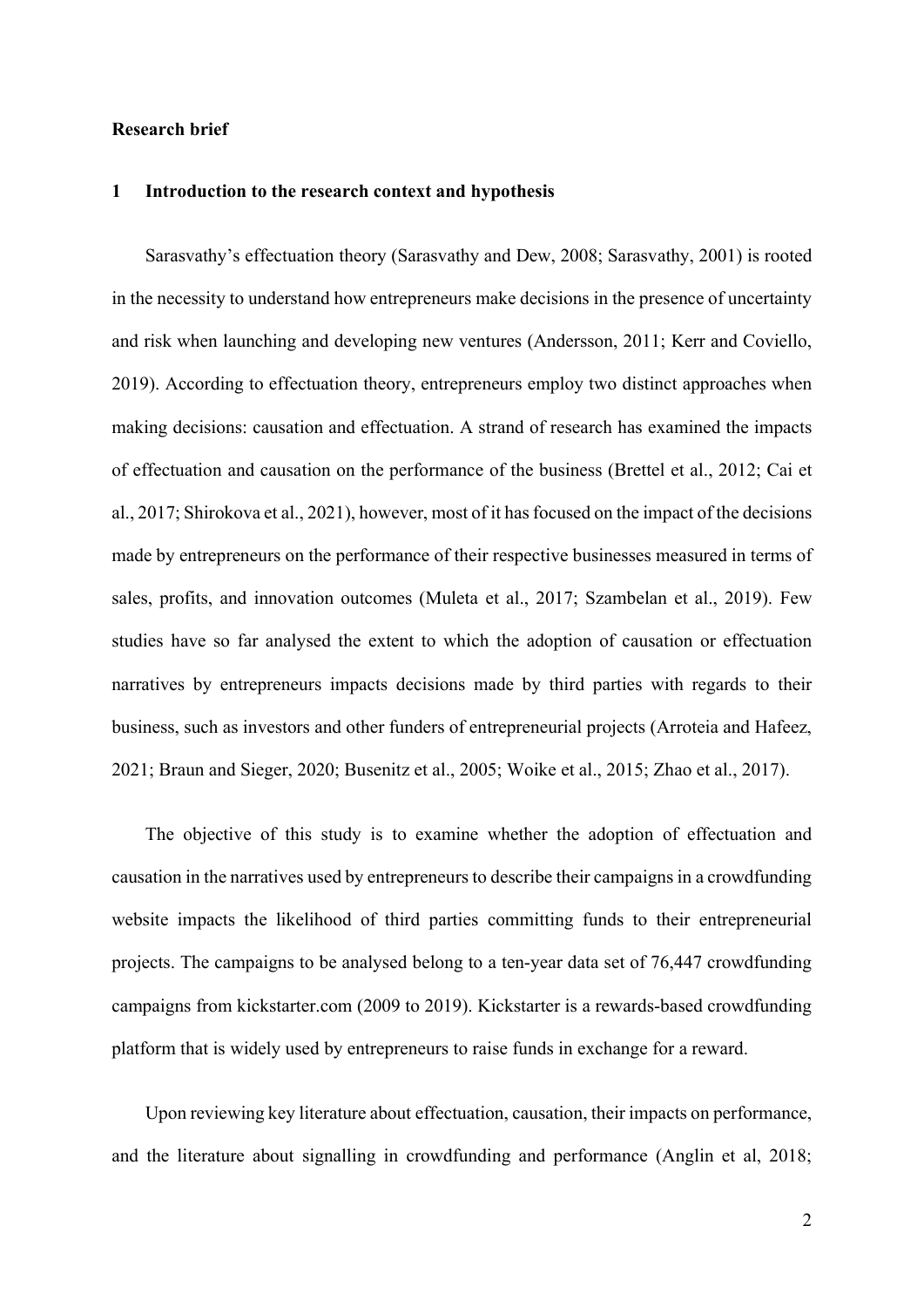Courtney et al., 2017; Galak et al., 2019; Kuppuswamy and Bayus, 2017; Lukkarinen et al., 2016; Mollick, 2014; Herrero et al., 2020), we have put forward an initial list of research hypotheses which we briefly introduce.

Effectual orientation occurs when there is uncertainty on the best way to achieve goals, leading to experimentation and flexibility, and not sacrificing more than what the entrepreneurs can afford to lose (i.e. means orientation) (Alsos et al., 2016; Wiltbank et al., 2006). In this regard, an effectual orientation is consistent with entrepreneurs trying to control what they know and make the best of the means available to them. Pre-commitments with third parties are part of an effectual orientation, whereby the entrepreneurs seek to diversify risks among multiple stakeholders without having to own all resources (Dew et al., 2009; Sarasvathy and Venkataraman, 2011) and thus, minimising costs of experimentation (Chandler et al., 2011). Effectuators explore opportunities through strategic alliances and pre-commitments with partners (Galkina and Chetty, 2015), and, in this sense, effectual networking is flexible to change and directed at generating unexpected contingencies (Engel et al., 2017). In effectual networks, coordination takes the form of co-creation, mutual opportunity discovery and risksharing between allies (Dew et al., 2009).

- H1 A narrative evidencing a means orientation (consistent with effectuation) positively impacts the likelihood of achieving the funding target.
- H2 A narrative evidencing affordable loss (consistent with effectuation) positively impacts the likelihood of achieving the funding target.
- H3 A narrative evidencing experimentation (consistent with effectuation) reduces the likelihood of achieving the funding target.
- H4 A narrative evidencing flexibility (consistent with effectuation) reduces the likelihood of achieving the funding target.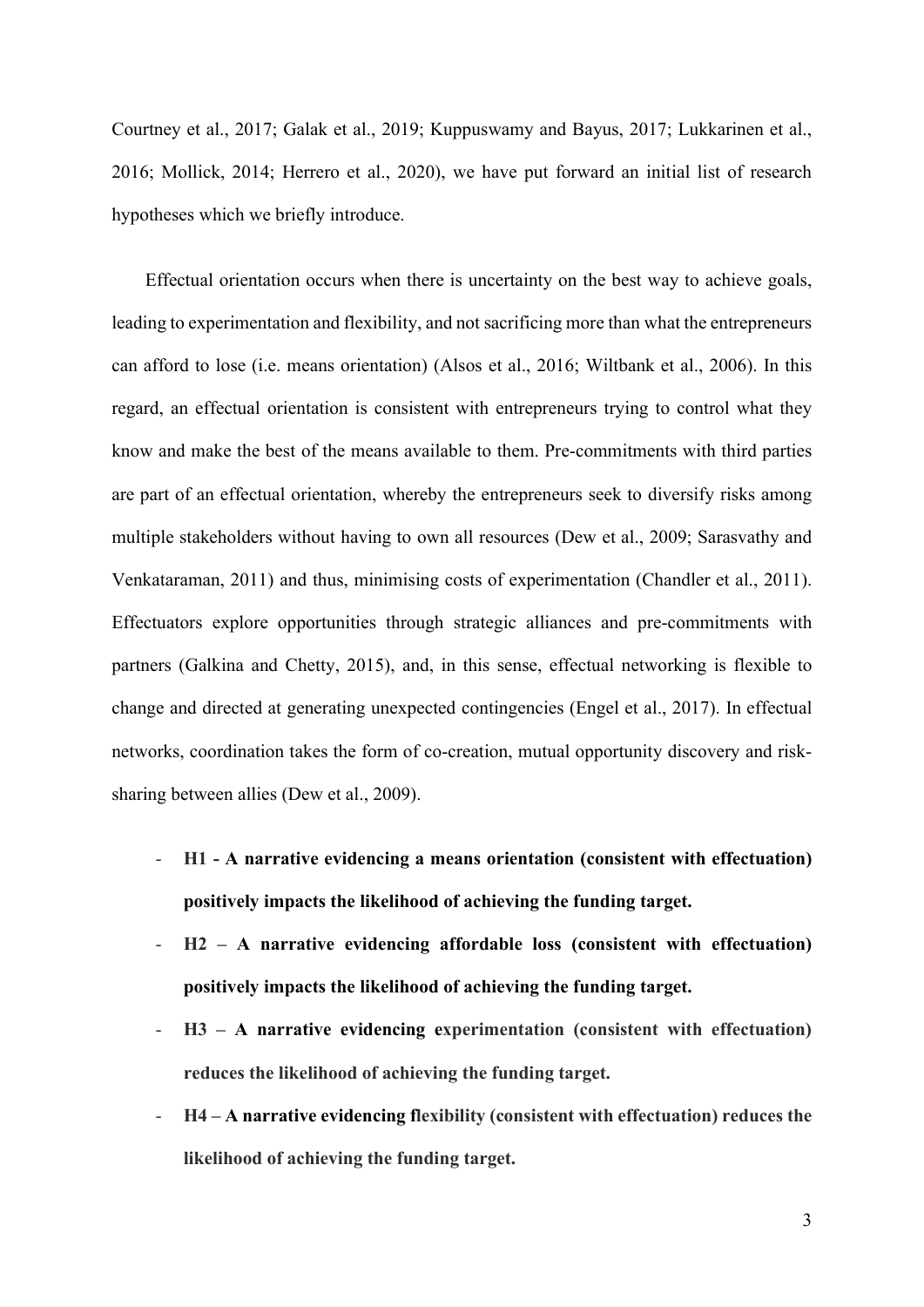- H5 – A narrative evidencing pre-commitments/effectual networking (consistent with effectuation) has a positive impact on the likelihood of achieving the funding target.

On the other hand, causal orientation is consistent with a predictable future, and the goals determine the actions and resources to be acquired (i.e. goals orientation) (Chandler et al., 2011). In this sense, a causal decision involves a precise goal (goal orientation), a set of alternative means (which may not be available at a given time), and the definition of criteria for selecting between means (Sarasvathy, 2001). Causal-oriented entrepreneurs avoid contingencies by predicting the future through research, market analysis and business planning (Brettel et al., 2012). Causation is also consistent with networking, in which case it encompasses instrumental, specific, and predetermined development of new relationships that can be used to develop essential resources (Chandler et al., 2011). In this case, networks are determined by a competitive attitude and limit the dilution of ownership (Dew et al., 2009).

- $H6 A$  narrative evidencing a goals orientation (consistent with causation) positively impacts the likelihood of achieving the funding target.
- H7 A narrative evidencing market and competitor analysis (consistent with causation) have a positive impact on the likelihood of achieving the funding target.
- $H8 A$  narrative evidencing causal networking (consistent with causation) positively impacts the likelihood of achieving the funding target.

The main challenge faced by the research team is to create a dictionary of effectual and causal words that can be subsequently used by a computer to count the frequency of the words in the data set. The following section introduces the approach undertaken so far.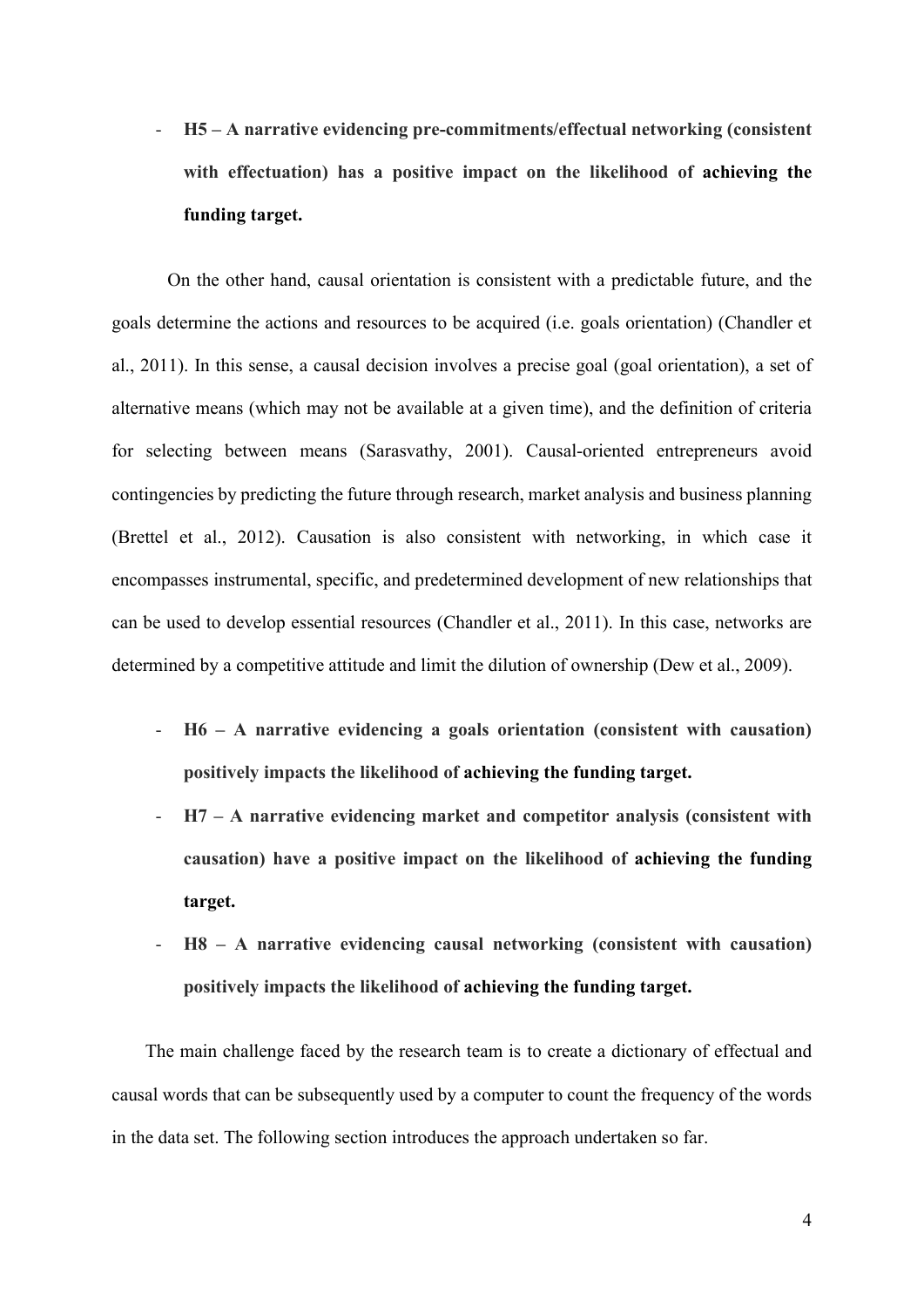#### 2 Overview of the research methodology

In this research we adopt a quantitative content analysis technique (Krippendorff, 2004; Neuendorf, 2020) counting the occurrences of words in texts and measuring their frequency. The texts to be investigated - the units of analysis - are the web pages of crowdfunding campaigns on Kickstarter. We used computer-aided content analysis tools to count the frequency of words present in the web pages of crowdfunding campaigns (Duriau et al., 2007; McKenny et al, 2013).

As noted, a crucial part of this research was to develop an initial list of deductive words for each of the subconstructs of effectuation and causation to be analysed, as per the different hypotheses put forward. Specifically, the subconstructs of effectuation to be investigated are means orientation, affordable loss, experimentation, flexibility, and pre-commitments/effectual networking; and the subconstructs of causation are market and competitor analysis, goals orientation and causal networking.

To derive the initial list of words to be searched for in the dataset, we have started with a deductive approach by identifying the words frequently referred to either of the subconstructs, by reading the literature, adopting a partially grounded approach (Sunduramurthy et al., 2016). First, the members of the team read the literature and took notes about the theoretically preidentified subconstructs of effectual and causal orientation. After developing the initial word lists, each author individually verified the alignment of each word with the definition of the subconstruct which it represents. The individual notes were discussed between the research team, and an initial set of agreed words was derived for each of the three subconstructs of effectual orientation and the causal orientation.

To finalize the word list, we generated a list of the most frequently used words from the sampled texts, creating the basis for an inductive analysis of the words (Short et al., 2010). The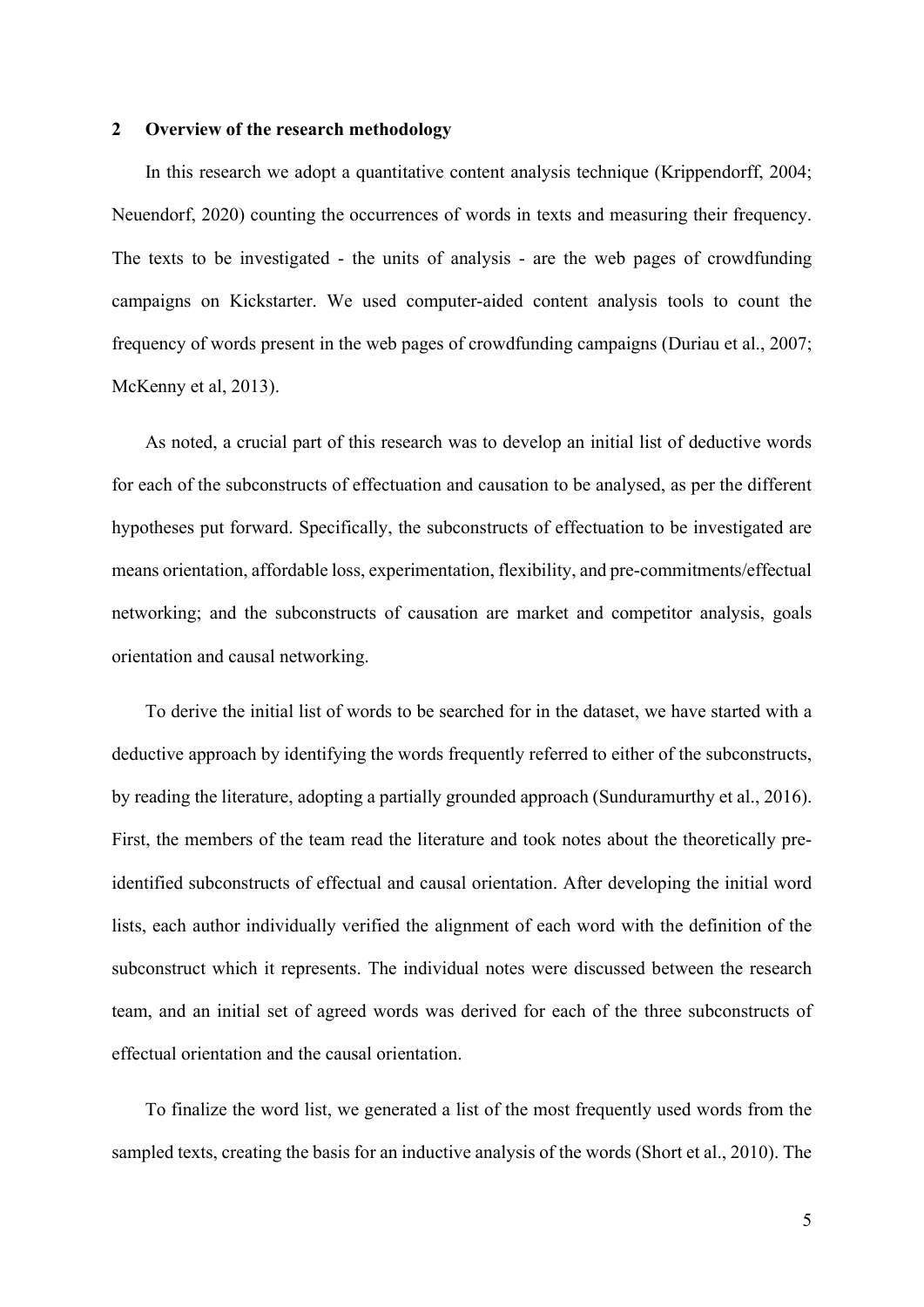list of words was subsequently analysed by the research theme following a similar procedure, to identify those words that could be related to either of t subconstructs under scrutiny. At this stage, one external expert was also invited to take part in the process, to ensure face validity of the final measure. This verification ensured minimizing the element of subjectivity and ensuring content validity. The final list of words derived so far from the approaches includes 55 words related to the subconstructs of causal orientation and 178 are related to the subconstructs of effectual orientation.

However, the deductive and inductive approaches used are still – according to the critical and welcome view of peers who have reviewed the initial version of our working paper, insufficient to derive a robust dictionary of words that can be used in the dataset to test the hypothesis. A way to overcome it would be asking an independent panel of scholars in international entrepreneurship, as well as individuals who have experience funding rewardsbased crowdfunding campaigns, to identify the words that in their opinion would be related to the different subconstructs under scrutiny (effectuation and causation). Subsequently, the second-word list will be used to test the hypothesis.

#### 3 Deriving a word list based on the inputs of an independent panel

We are therefore inviting researchers in international entrepreneurship to take part in this research, by identifying in the dataset and according to their perceptions the words that are related with either subconstructs of effectuation or causation under scrutiny. To be able to generalize the findings to the population of 76,447 campaigns in the data set, with a 5% margin of error and 95% confidence interval, the total number of campaigns to be used to derive the new word list is 383. These campaigns have now been extracted randomly from the dataset.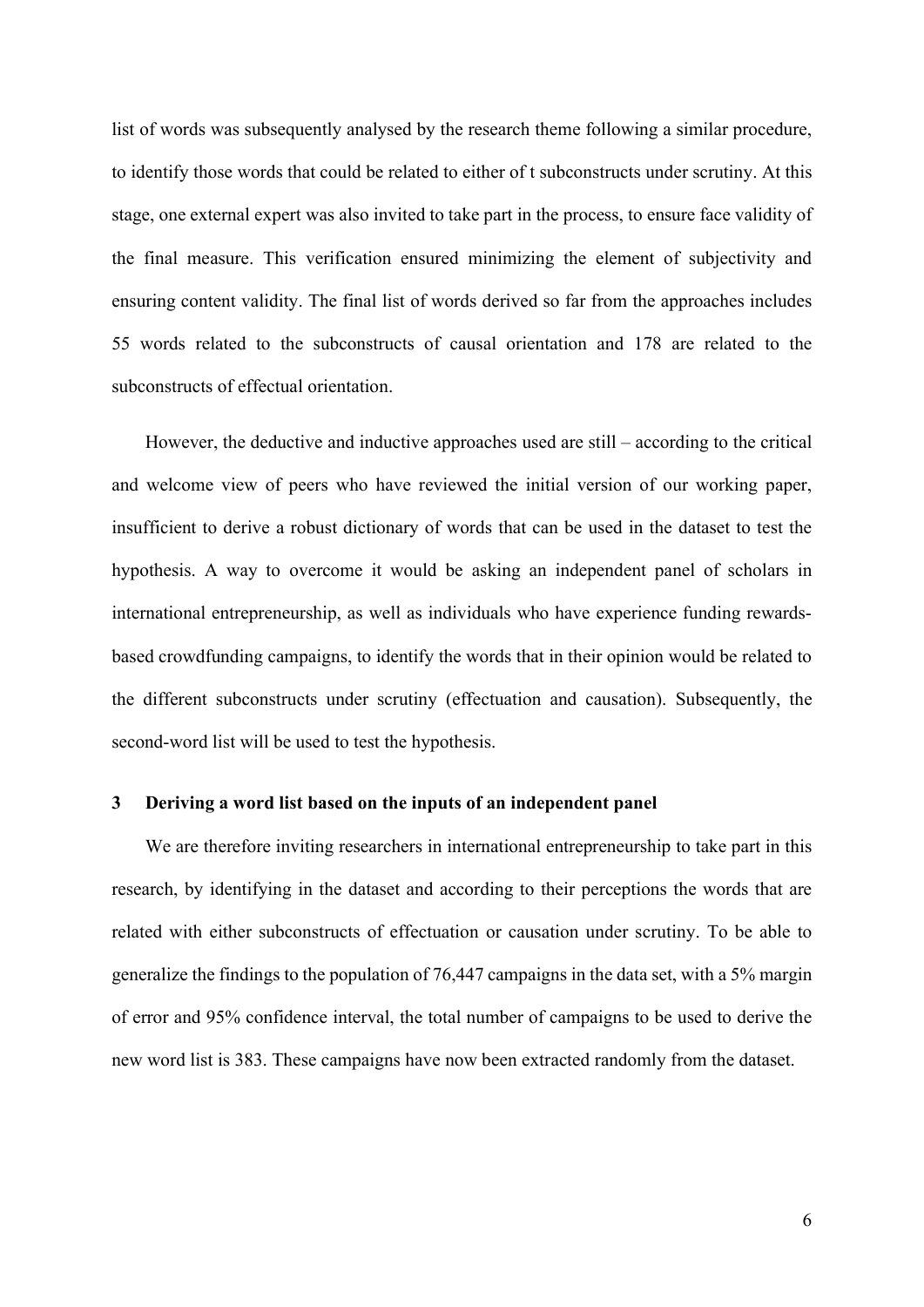The steps to follow in the process are as follows:

- 1- We are now inviting volunteers to read and identify a set of 10 crowdfunding campaigns each (each campaign has about one A4 page of words) and identify according to their perceptions, the words that are related to either of the subconstructs under scrutiny.
- 2- An initial 60-minute brief to all volunteers will be conducted online by mid-February, to inform about the different subconstructs of effectuation and causation under scrutiny, and to lead them through the process that we recommend searching for and reporting the words in the campaigns.
- 3- The volunteers will be given about two weeks to complete the task and return to us a sheet with the words identified in each of the campaigns (See Appendix). We estimate that each campaign will take between 10-15 minutes to read and report the words, therefore a maximum of 2 hours for each volunteer in the process.
- 4- The results will be subsequently processed by us using RQDA software (similar to NVivo) (Musteen et al., 2018) for quantitative text analysis, to derive the new word list to be used to test the hypothesis. An opportunity will be given to participating volunteers if they wish to be involved with the tasks around RQDA and gain practical experience in text analysis research if they wish.
- 5- Acknowledgement to the volunteers will be given in the paper that will be published following the conclusion of the research process.

If you are interested in being involved in this study (Steps 1 to 3 at least), please send an email to Nuno Arroteia at nuno.paulinoarroteia@dmu.ac.uk by the  $31<sup>st</sup>$  of January 2022. We are very much looking forward to welcoming your contribution to this study.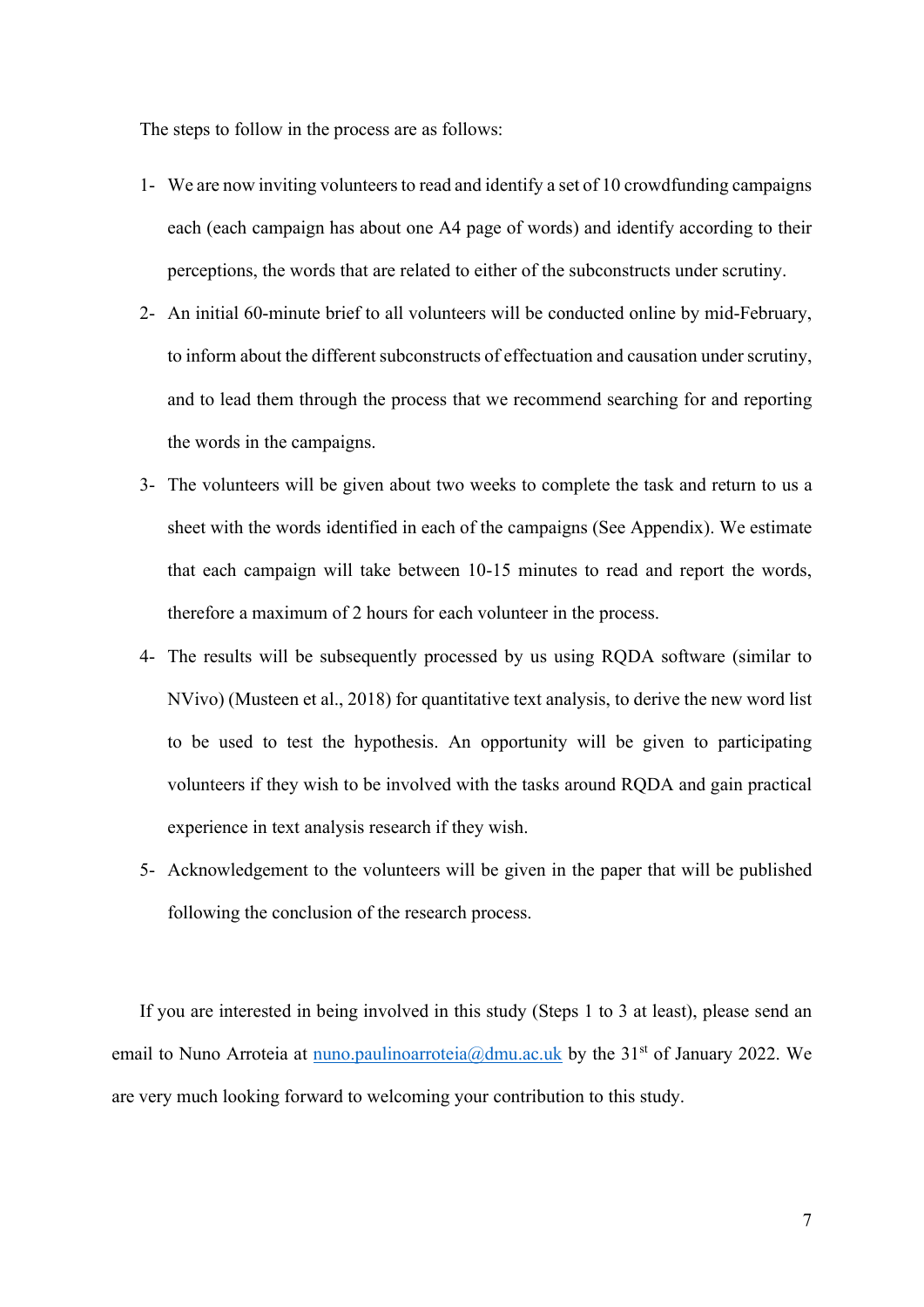### References

- Alsos, G.A., Clausen, T.H., Hytti, U., Solvoll, S., 2016. Entrepreneurs' social identity and the preference of causal and effectual behaviours in start-up processes. Entrep. Reg. Dev. Vol. 28, 234–258.
- Andersson, S., 2011. International entrepreneurship, born globals and the theory of effectuation. J. Small Bus. Enterp. Dev. 18, 627–643. https://doi.org/10.1108/14626001111155745
- Anglin, A.H., Short, J.C., Drover, W., Stevenson, R.M., McKenny, A.F., Allison, T.H., 2018. The power of positivity? The influence of positive psychological capital language on crowdfunding performance. J. Bus. Ventur. 33, 470–492. https://doi.org/https://doi.org/10.1016/j.jbusvent.2018.03.003
- Arroteia, N., Hafeez, K., 2021. The internationalisation of TechnoLatinas from a resourcebased perspective. Int. J. Entrep. Behav. Res. 27, 688–710. https://doi.org/10.1108/IJEBR-08-2019-0472
- Braun, I., Sieger, P., 2020. Under pressure: Family financial support and the ambidextrous use of causation and effectuation. https://doi.org/10.1002/sej.1388
- Brettel, Malte, Mauer, R., Engelen, A., Küpper, D., K"upper, D., Küpper, D., 2012. Corporate effectuation: Entrepreneurial action and its impact on R&D project performance. J. Bus. Ventur. Vol. 27, 167–184. https://doi.org/10.1016/j.jbusvent.2011.01.001
- Cai, L., Guo, R., Fei, Y., Liu, Z., 2017. Effectuation, exploratory learning and new venture performance: evidence from China. J. Small Bus. Manag. Vol. 55, 388–403. https://doi.org/10.1111/jsbm.12247
- Chandler, G.N., DeTienne, D.R., McKelvie, A., Mumford, T. V., 2011. Causation and effectuation processes: A validation study. J. Bus. Ventur. 26, 375–390. https://doi.org/10.1016/j.jbusvent.2009.10.006
- Courtney, C., Dutta, S., Li, Y., 2017. Resolving Information Asymmetry: Signaling, Endorsement, and Crowdfunding Success. Entrep. Theory Pract. 41, 265–290. https://doi.org/10.1111/etap.12267
- Dew, N., Read, S., Sarasvathy, S.D., Wiltbank, R., 2009. Effectual versus predictive logics in entrepreneurial decision-making: Differences between experts and novices. J. Bus. Ventur. 24, 287–309. https://doi.org/10.1016/j.jbusvent.2008.02.002
- Duriau, V.J., Reger, R.K., Pfarrer, M.D., 2007. A Content Analysis of the Content Analysis Literature in Organization Studies: Research Themes, Data Sources, and Methodological Refinements. Organ. Res. Methods 10, 5–34. https://doi.org/10.1177/1094428106289252
- Engel, Y., van Burg, E., Kleijn, E., Khapova, S.N., 2017. Past Career in Future Thinking: How Career Management Practices Shape Entrepreneurial Decision Making. Strateg. Entrep. J. 11, 122–144.
- Galak, J., Small, D., Stephen, A.T., 2019. Microfinance Decision Making: A Field Study of Prosocial Lending: https://doi.org/10.1509/jmkr.48.SPL.S130 48.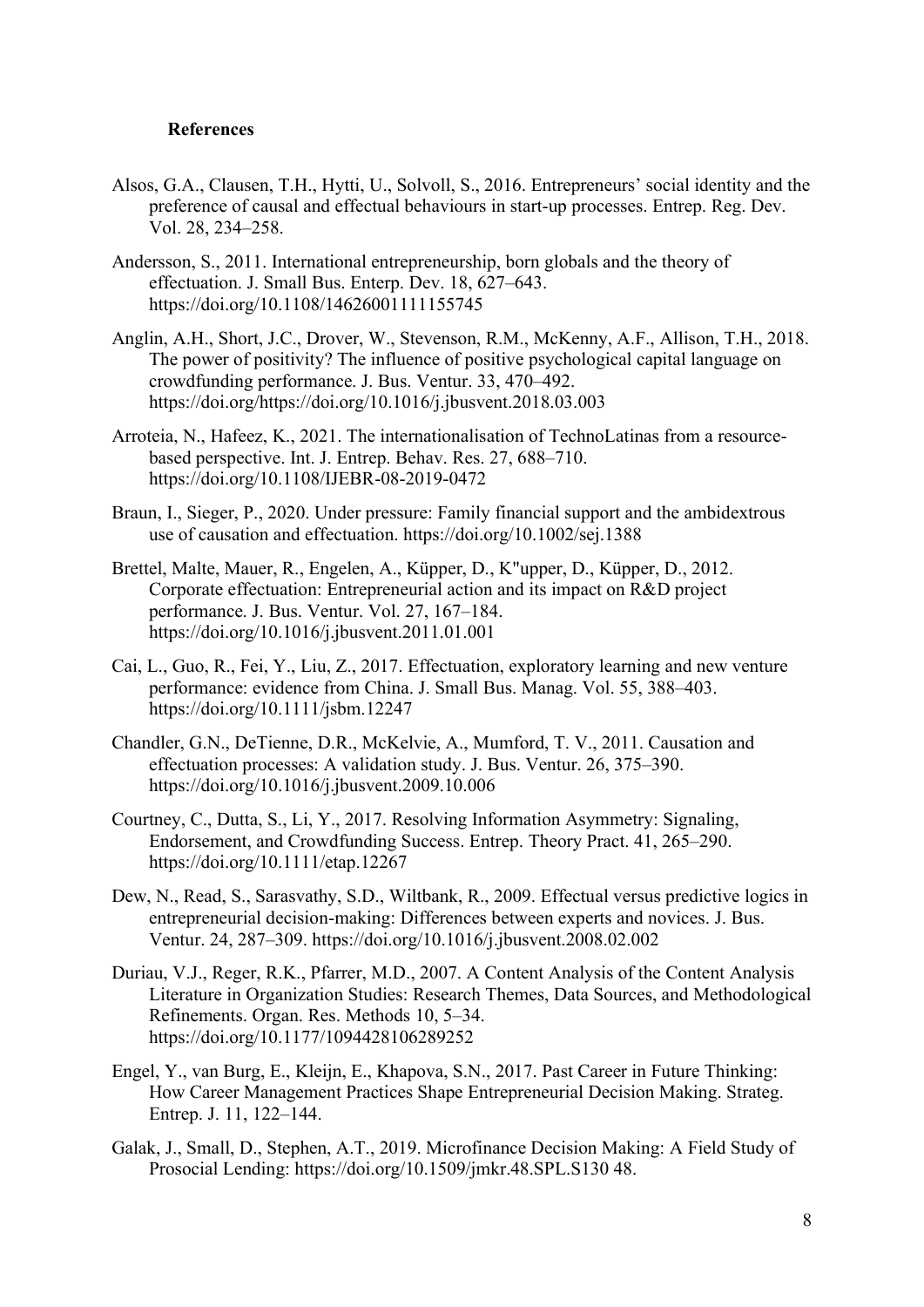https://doi.org/10.1509/JMKR.48.SPL.S130

- Galkina, T., Chetty, S., 2015. Effectuation and Networking of Internationalizing SMEs. Manag. Int. Rev. 55, 647–676. https://doi.org/10.1007/s11575-015-0251-x
- Herrero, Á., Hernández-Ortega, B., San Martín, H., 2020. Potential funders' motivations in reward-based crowdfunding. The influence of project attachment and business viability. Comput. Human Behav. 106, 106240. https://doi.org/10.1016/J.CHB.2019.106240
- Kerr, J., Coviello, N., 2019. Weaving network theory into effectuation: A multi-level reconceptualization of effectual dynamics. https://doi.org/10.1016/j.jbusvent.2019.05.001
- Krippendorff, K., 2004. Reliability in Content Analysis. Hum. Commun. Res. 30, 411–433. https://doi.org/10.1111/j.1468-2958.2004.tb00738.x
- Kuppuswamy, V., Bayus, B.L., 2017. Does my contribution to your crowdfunding project matter? J. Bus. Ventur. 32, 72–89. https://doi.org/10.1016/j.jbusvent.2016.10.004
- Lukkarinen, A., Teich, J.E., Wallenius, H., Wallenius, J., 2016. Success drivers of online equity crowdfunding campaigns. Decis. Support Syst. 87, 26–38. https://doi.org/10.1016/j.dss.2016.04.006
- McKenny, A.F., Short, J.C., Payne, G.T., 2013. Using Computer-Aided Text Analysis to Elevate Constructs. Organ. Res. Methods 16, 152–184. https://doi.org/10.1177/1094428112459910
- Mollick, E., 2014. The dynamics of crowdfunding: An exploratory study. J. Bus. Ventur. 29,  $1 - 16$ .
- Muleta, S., Masurel, E., Paas, L.J., 2017. Causation and effectuation behaviour of Ethiopian entrepreneurs: Implications on performance of small tourism firms. Journal of Small Business and Enterprise Development.
- Musteen, M., Curran, R., Arroteia, N., Ripollés, M., Blesa, A., 2018. A Community of Practice Approach to Teaching International Entrepreneurship. Adm. Sci. 2018, Vol. 8, Page 56 8, 56. https://doi.org/10.3390/ADMSCI8040056
- Neuendorf, K.A., 2020. The Content Analysis Guidebook, The Content Analysis Guidebook. SAGE Publications, Inc. https://doi.org/10.4135/9781071802878
- Sarasvathy, S., Dew, N., 2008. Effectuation and Over-Trust: Debating Goel and Karri. Entrep. Theory Pract. 32, 727–737. https://doi.org/10.1111/j.1540-6520.2008.00250.x
- Sarasvathy, S. D., 2001. EFFECTUAL REASONING IN ENTREPRENEURIAL DECISION MAKING: EXISTENCE AND BOUNDS. Acad. Manag. Proc. 2001, D1–D6. https://doi.org/10.5465/apbpp.2001.6133065
- Sarasvathy, S.D., Venkataraman, S., 2011. Entrepreneurship as Method: Open Questions for an Entrepreneurial Future. Entrep. Theory Pract. 35, 113–135. https://doi.org/10.1111/j.1540-6520.2010.00425.x
- Shirokova, G., Morris, M.H., Laskovaia, A., Micelotta, E., 2021. Effectuation and causation, firm performance, and the impact of institutions: A multi-country moderation analysis. J. Bus. Res. 129, 169–182. https://doi.org/https://doi.org/10.1016/j.jbusres.2021.02.045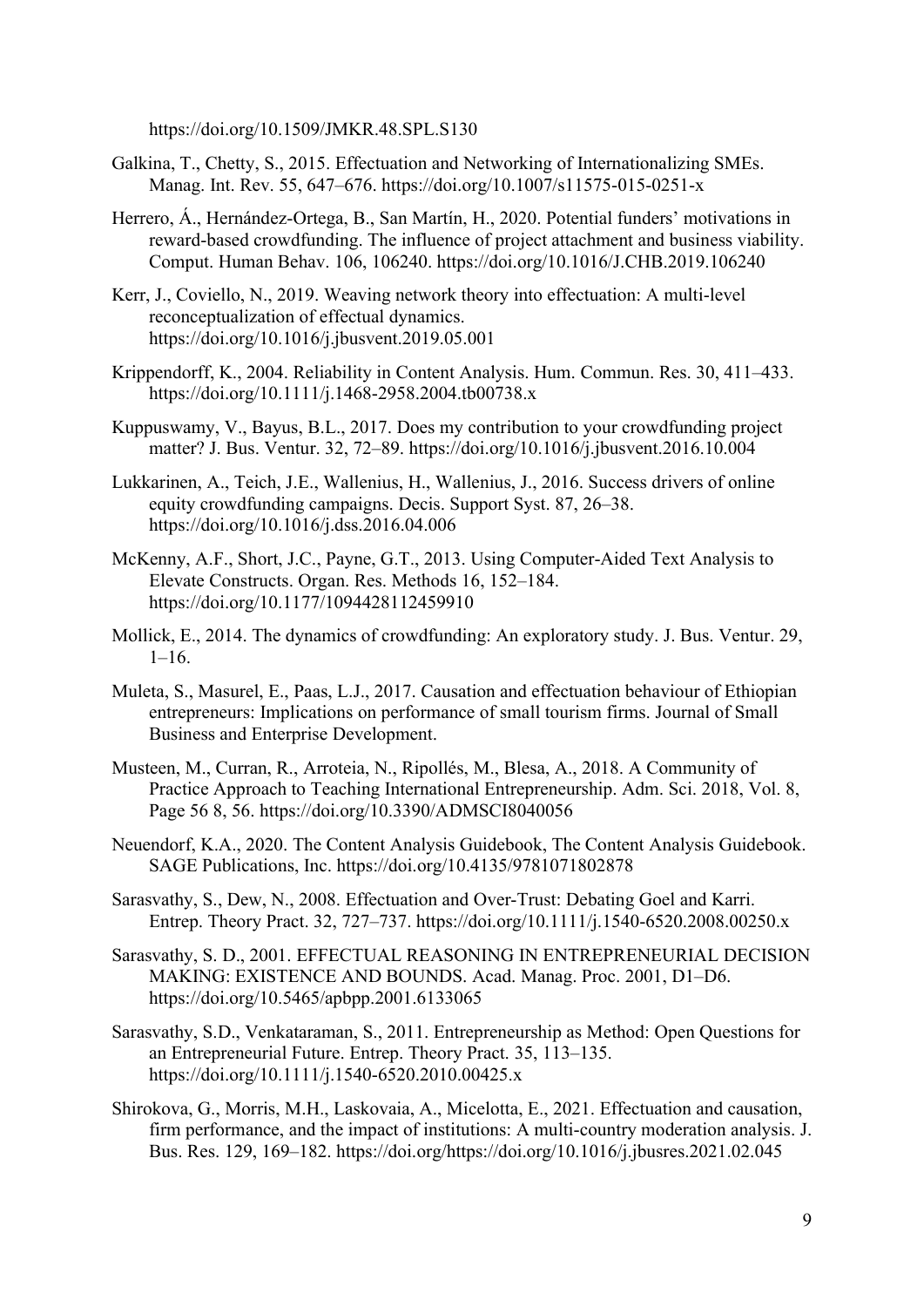- Short, J.C., Broberg, J.C., Cogliser, C.C., Brigham, K.H., 2010. Construct Validation Using Computer-Aided Text Analysis (CATA). Organ. Res. Methods 13, 320–347. https://doi.org/10.1177/1094428109335949
- Sunduramurthy, C., Zheng, C., Musteen, M., Francis, J., Rhyne, L., 2016. Doing more with less, systematically? Bricolage and ingenieuring in successful social ventures. J. World Bus. 51, 855–870. https://doi.org/10.1016/J.JWB.2016.06.005
- Szambelan, S., Jiang, Y., Mauer, R., 2019. Breaking through innovation barriers: Linking effectuation orientation to innovation performance. European Management Journal.
- Wiltbank, R, Dew, N., Read, S., Sarasvathy, S.D., 2006. What to do next? The case for nonpredictive strategy. Strateg. Manag. J. 27, 981–998.
- Woike, J.K., Hoffrage, U., Petty, J.S., 2015. Picking profitable investments: The success of equal weighting in simulated venture capitalist decision making ☆. https://doi.org/10.1016/j.jbusres.2015.03.030
- Zhao, Q., Chen, C. Der, Wang, J.L., Chen, P.C., 2017. Determinants of backers' funding intention in crowdfunding: Social exchange theory and regulatory focus. Telemat. Informatics 34, 370–384. https://doi.org/10.1016/j.tele.2016.06.006